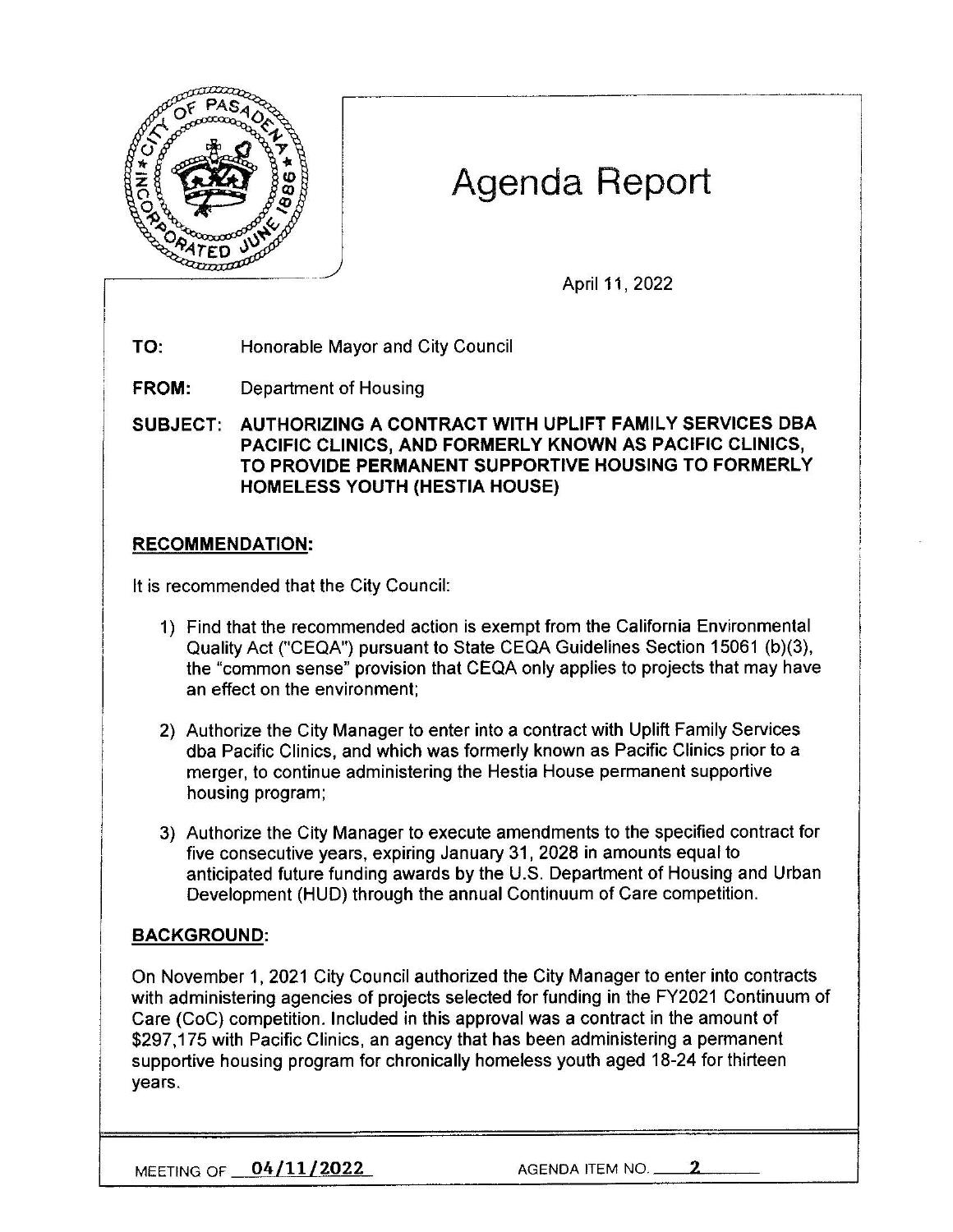Uplift Family Services dba Pacific Clinics Contract Assignment April 11 , 2022 Page 2 of 3

As of March 1, 2022 Pacific Clinics has merged with Uplift Family Services and is now known as Uplift Family Services dba Pacific Clinics. HUD issued award announcements from the FY2021 CoC competition on March 14, 2022 but the City has not yet received a HUD grant agreement for the project; therefore a contract was not executed with Pacific Clinics prior to the merger. Staff recommends assigning the previous contract approval with Pacific Clinics to Uplift Family Services dba Pacific Clinics. The contract will be in the amount of \$297,175 with a one-year grant term beginning February 1, 2022, as previously approved. The Department has received written confirmation that Uplift Family Services dba Pacific Clinics will accept the terms and conditions of the grant to continue administering the Hestia House permanent supportive housing program.

# **COUNCIL POLICY CONSIDERATION:**

Approval of the recommended action will provide essential housing and supportive services for formerly homeless youth. This action is consistent with the City Council's goal to support and promote the quality of life and local economy. Authorization of this contract is in accordance with the Pasadena Continuum of Care system, General Plan Housing Element, Five-Year Consolidated Plan, and Five-Year Public Housing Authority Plan.

## **ENVIRONMENTAL ANALYSIS:**

The action proposed herein is exempt from the California Environmental Quality Act (CEQA), pursuant to State CEQA Guidelines Section 15061 (b)(3), the "common sense" provision of CEQA which applies to projects which may have the potential for causing a significant effect on the environment. Where it can be seen with certainty that there is no possibility that the activity in question may have a significant effect on the environment, the activity is not subject to CEQA. Entering into contracts to provide street outreach, emergency shelter and housing location services will not have a significant effect on the environment and, hence, is not subject to CEQA.